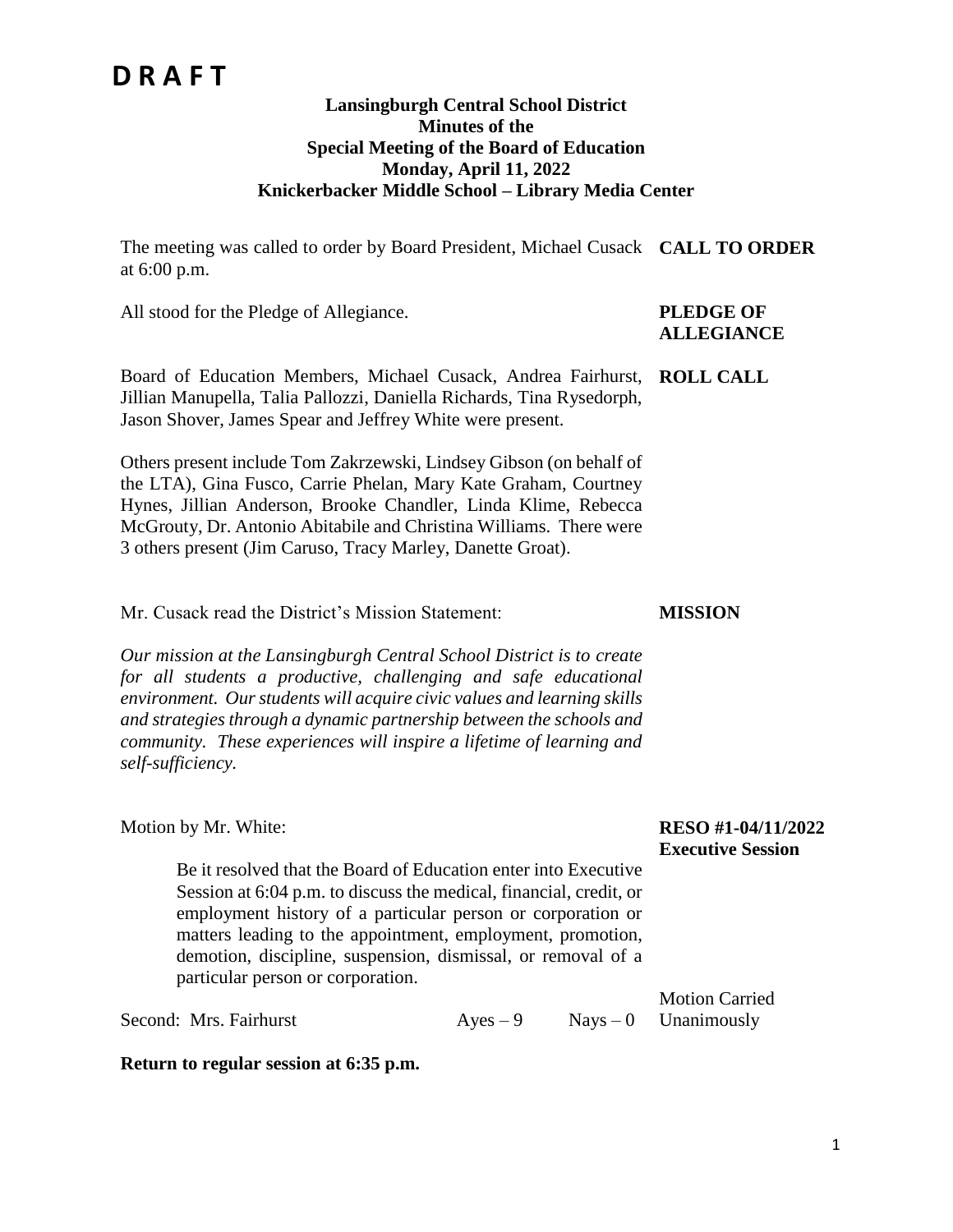#### **PERSONNEL – INSTRUCTIONAL**

| Motion by Mr. White:                                                                                                                        | RESO #2-04/11/2022<br><b>Appoint 2022 Summer</b> |  |
|---------------------------------------------------------------------------------------------------------------------------------------------|--------------------------------------------------|--|
| RESOLVED, upon the recommendation of the Superintendent,<br>the Board of Education appoints the following 2022 Summer<br>School Principals: | <b>School Principals</b>                         |  |
| Andrew Sheehan, LHS Summer School Principal<br>$\bullet$<br>1.0 FTE / \$8,568 Stipend / General Fund                                        |                                                  |  |
| Zachary Tacelli, KMS Summer School Principal<br>$\bullet$<br>1.0 FTE / \$8,568 Stipend / School Improvement Grant                           |                                                  |  |
| Melissa Santarcangelo, Elementary Summer<br>School<br>$\bullet$<br>Principal<br>0.5 FTE / \$4,284 Stipend / ARP Grant                       |                                                  |  |
| Kelly DeLeon. Elementary Summer School Principal<br>$\bullet$<br>0.5 FTE / \$4,284 Stipend / ARP Grant                                      | <b>Motion Carried</b>                            |  |
| $Nays - 0$<br>$Ayes - 9$<br>Second: Mr. Spear                                                                                               | Unanimously                                      |  |
|                                                                                                                                             | <b>PERSONNEL - NON-</b><br><b>INSTRUCTIONAL</b>  |  |
| Motion by Mr. Shover:                                                                                                                       | RESO #3-04/11/2022<br><b>Reappoint Board of</b>  |  |
| RESOLVED, upon the recommendation of the Superintendent,<br>the Board reappoints the following staff members as the Board                   | <b>Registration</b>                              |  |

of Registration for the 2021-2022 school year:

|                        | Lynne Dolan          | Kathleen Napples |                        |  |
|------------------------|----------------------|------------------|------------------------|--|
|                        | <b>Tammy Fruscio</b> | Donna Welcome    |                        |  |
|                        |                      |                  | <b>Motion Carried</b>  |  |
| Second: Mrs. Fairhurst |                      | Aves $-9$        | $Nays - 0$ Unanimously |  |

Motion by Mr. Spear:

RESOLVED, the Board of Education hereby appoints the following Election Inspectors for the School Budget Vote and Board Member Election scheduled for Tuesday, May 17, 2022, with compensation at the daily rate of \$135.00 with an additional \$25.00 for those selected as Chief Inspectors:

**RESO #4-04/11/2022 Appoint Election Inspectors**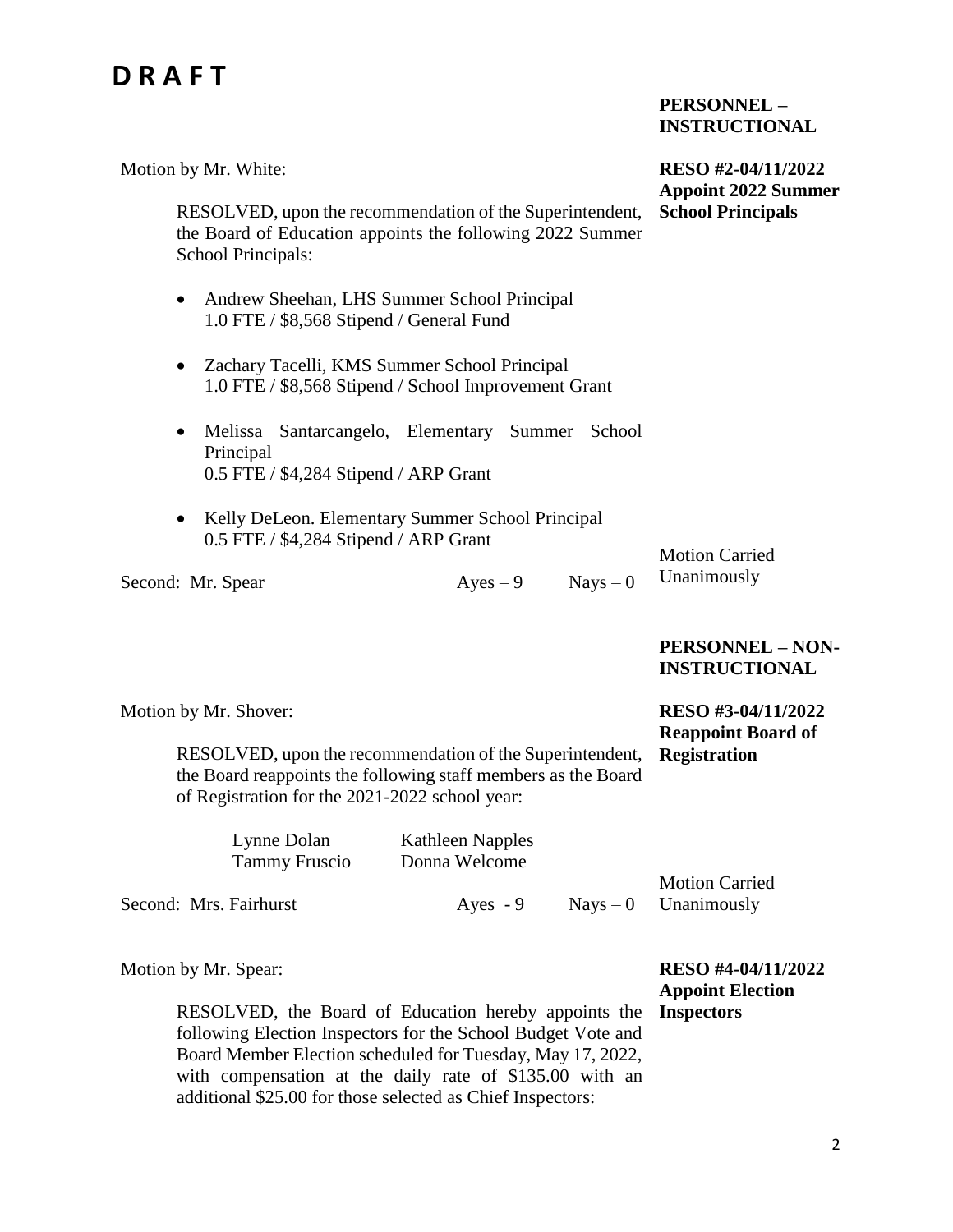Lansingburgh High School Allen Macey (Chief Inspector) Carol Schongar Eileen Schmitt

Turnpike Elementary School Joseph Cunningham (Chief Inspector) Judy Cunningham Mary Munhall

Second: Mrs. Fairhurst  $\qquad \qquad \text{Ayes} - 9 \qquad \text{Nays} - 0$ 

Motion Carried Unanimously

| Motion by Mr. White:                                                                                                                                                                                                                                                                |                                                                                                                           |  |  | RESO #5-04/11/2022<br><b>Appoint Assistant</b> |  |
|-------------------------------------------------------------------------------------------------------------------------------------------------------------------------------------------------------------------------------------------------------------------------------------|---------------------------------------------------------------------------------------------------------------------------|--|--|------------------------------------------------|--|
| RESOLVED, upon the recommendation of the Superintendent,<br>the Board approves the following staff to be assigned as<br>Assistant Election Inspectors for the School Budget Vote and<br>Board Member Election scheduled for Tuesday, May 17, 2022,<br>with compensation as follows: |                                                                                                                           |  |  | <b>Election Inspectors</b>                     |  |
|                                                                                                                                                                                                                                                                                     | Lansingburgh High School                                                                                                  |  |  |                                                |  |
|                                                                                                                                                                                                                                                                                     | Lynne Dolan (4:30-9:30 pm) with compensation at current<br>hourly rate                                                    |  |  |                                                |  |
|                                                                                                                                                                                                                                                                                     | Giovanna Gavin (4:30-9:30 pm) with compensation at current                                                                |  |  |                                                |  |
|                                                                                                                                                                                                                                                                                     | hourly rate                                                                                                               |  |  |                                                |  |
|                                                                                                                                                                                                                                                                                     | <b>Turnpike Elementary School</b>                                                                                         |  |  |                                                |  |
|                                                                                                                                                                                                                                                                                     | Barbara Smollin (4:30-9:30 pm) with compensation at \$15 per                                                              |  |  |                                                |  |
|                                                                                                                                                                                                                                                                                     | hour                                                                                                                      |  |  |                                                |  |
|                                                                                                                                                                                                                                                                                     | Bev Cottrell (4:30-9:30 pm) with compensation at \$15 per hour                                                            |  |  | <b>Motion Carried</b>                          |  |
|                                                                                                                                                                                                                                                                                     | Second: Mrs. Fairhurst                                                                                                    |  |  | $Ayes - 9$ Nays $-0$ Unanimously               |  |
|                                                                                                                                                                                                                                                                                     | Motion by Mr. Shover:                                                                                                     |  |  | RESO #6-04/11/2022<br><b>Approve</b>           |  |
|                                                                                                                                                                                                                                                                                     | <b>DECOLUED</b> $\ldots$ depends on $\mathcal{L}$ and $\mathcal{L}$ and $\mathcal{L}$ and $\mathcal{L}$ and $\mathcal{L}$ |  |  |                                                |  |

|                                                                            | Approve               |
|----------------------------------------------------------------------------|-----------------------|
| RESOLVED, upon the recommendation of the Superintendent, Compensation for  |                       |
| the Board approves compensation of \$25 for the purpose of <b>Training</b> |                       |
| training (date to be determined) for Election Inspectors and               |                       |
| <b>Assistant Election Inspectors.</b>                                      |                       |
|                                                                            | <b>Motion Carried</b> |

| Second: Mrs. Fairhurst | $Aves - 0$ | $Nays - 0$ Unanimously |
|------------------------|------------|------------------------|
|                        |            |                        |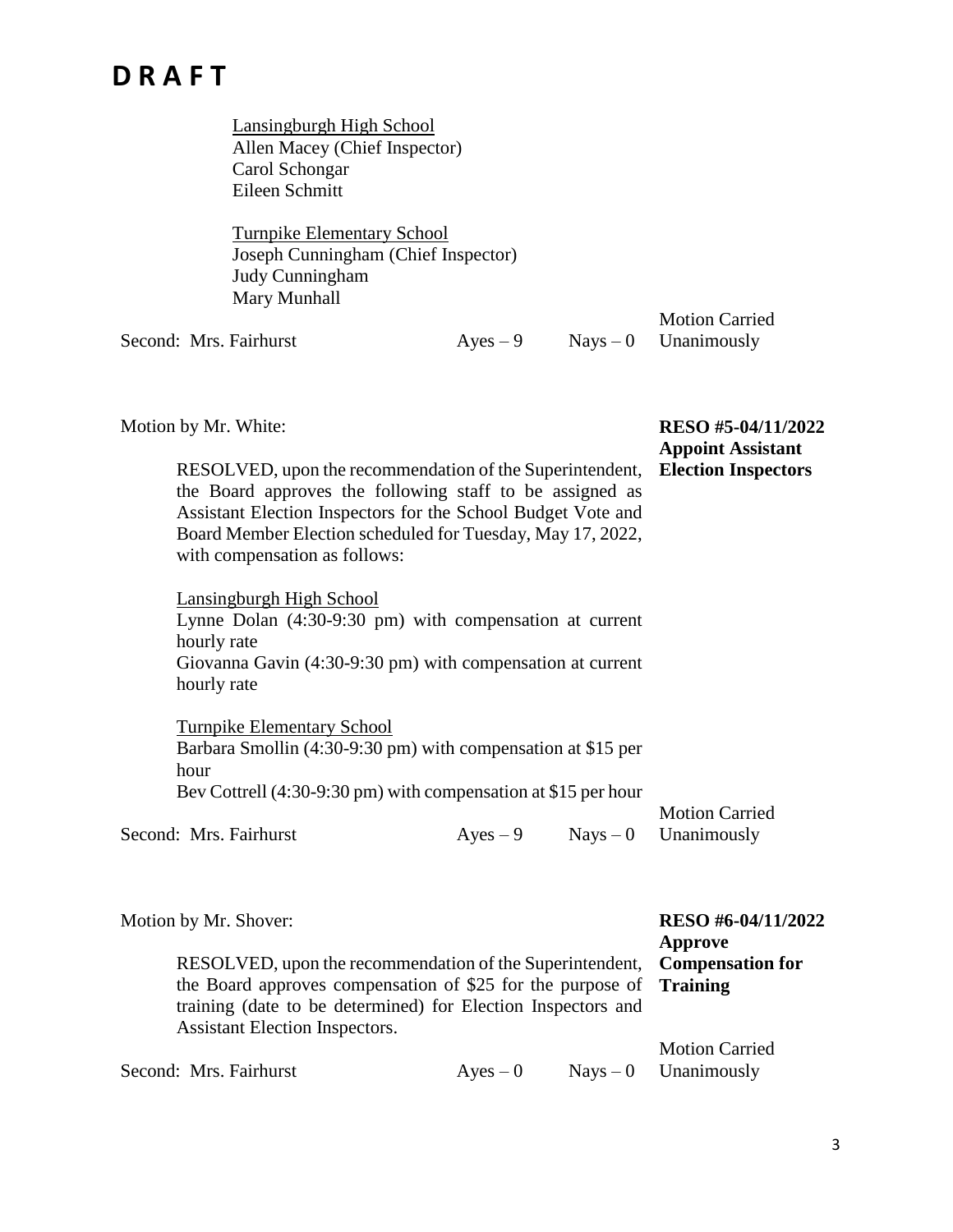| Motion by Mr. White:                                                                                                                                                                                                                                                                                                                                                                                                                                                                         |                                                                                                                                                           |            | RESO #7-04/11/2022<br><b>Approve Property Tax</b>                                |
|----------------------------------------------------------------------------------------------------------------------------------------------------------------------------------------------------------------------------------------------------------------------------------------------------------------------------------------------------------------------------------------------------------------------------------------------------------------------------------------------|-----------------------------------------------------------------------------------------------------------------------------------------------------------|------------|----------------------------------------------------------------------------------|
| RESOLVED, the Board of Education hereby approves the<br>2022-2023 Property Tax Report Card submitted by Linda<br>Klime, Business Administrator.                                                                                                                                                                                                                                                                                                                                              |                                                                                                                                                           |            | <b>Report Card</b>                                                               |
| Second: Ms. Richards                                                                                                                                                                                                                                                                                                                                                                                                                                                                         | $Ayes - 9$                                                                                                                                                | $Nays - 0$ | <b>Motion Carried</b><br>Unanimously                                             |
| Motion by Ms. Richards:<br>RESOLVED, the Board of Education hereby adopts the 2022-<br>2023 Proposed School Budget in the amount of \$57,383,864<br>that will be presented to the voters at a Public Hearing<br>scheduled for Monday, May 9, 2022 at 6:30 p.m. in the<br>Knickerbacker Middle School auditorium.                                                                                                                                                                             |                                                                                                                                                           |            | RESO #8-04/11/2022<br>Adopt 2022-2023<br><b>Proposed School</b><br><b>Budget</b> |
| Second: Mrs. Fairhurst                                                                                                                                                                                                                                                                                                                                                                                                                                                                       | $Ayes - 9$                                                                                                                                                | $Nays - 0$ | <b>Motion Carried</b><br>Unanimously                                             |
| Motion by Mr. Spear:<br>Based upon RFP-021-003 that opened on March 10, 2022, and<br>upon the recommendation of the evaluation team, it is hereby<br>resolved that the Board of Education awards the bid and<br>appoints Schoolhouse Construction Service, LLC, receiving a<br>composite score of 90, as our Construction Manager for the<br>Rensselaer Park Elementary School Capital Improvement<br>Project. The contract will be active from April 12, 2022<br>through December 31, 2024. | RESO #9-04/11/2022<br><b>Award Bid and</b><br><b>Appoint Construction</b><br>Manager-<br><b>Schoolhouse</b><br><b>Construction Service,</b><br><b>LLC</b> |            |                                                                                  |
| Second: Mr. White                                                                                                                                                                                                                                                                                                                                                                                                                                                                            | $Ayes - 9$                                                                                                                                                | $Nays - 0$ | <b>Motion Carried</b><br>Unanimously                                             |
| Motion by Ms. Richards:<br>RESOLVED, upon the recommendation of the Superintendent,<br>the Board approves the revised 2021-2022 school calendar to<br>allow for the return of unused emergency closure days.                                                                                                                                                                                                                                                                                 |                                                                                                                                                           |            | RESO #10-04/11/2022<br><b>Approve Revised 2021-</b><br>2022 School Calendar      |
| Second: Mrs. Pallozzi                                                                                                                                                                                                                                                                                                                                                                                                                                                                        | $Ayes - 9$                                                                                                                                                | $Nays - 0$ | <b>Motion Carried</b><br>Unanimously                                             |

#### **ACTION ITEMS**